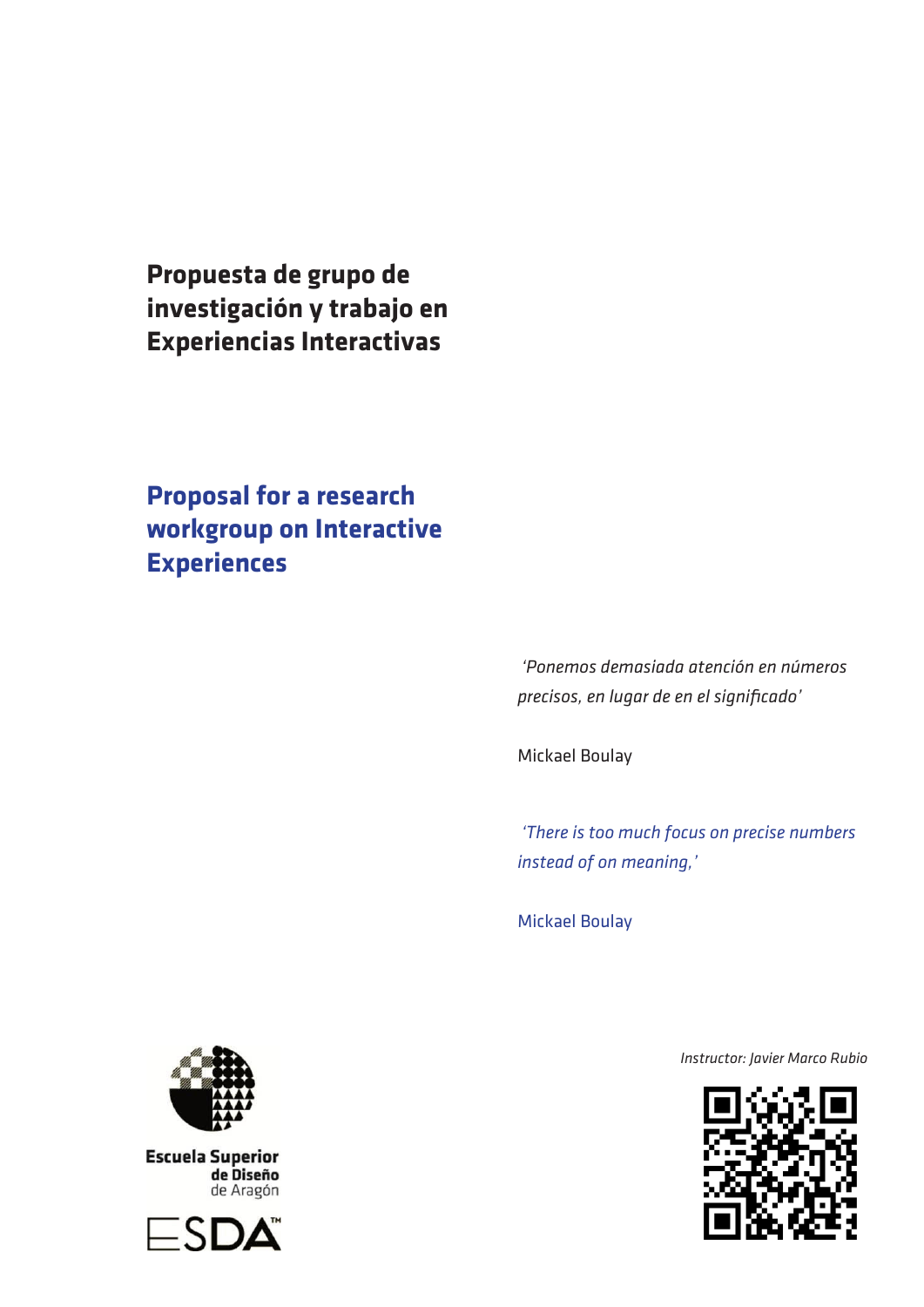### **Interacción Tangible Tangible Interaction**

Recientemente estamos viendo un revolución invisible en el Diseño: los ordenadores se ocultan en los objetos y nuestro entorno cotidiano; cada vez más nuevos productos de consumo integran componentes digitales y mecatrónicos.

En este contexto, la Interacción Tangible, un campo emergente de la Interacción Hombre-Máquina, pretende unir el mundo digital y el físico, mediante la integración de componentes computacionales en artefactos y el entorno físico mediante el uso de una amplia variedad de dispositivos, materiales y tecnologías.

Los objetos físicos aumentados computacionalmente sirven como representaciones tangibles y directas de la información digital, y funcionan tanto de entrada como de salida, ofreciendo a los usuarios ciclos de retroalimentación paralela: expresadas mediante restricciones físicas en el objeto que informan al usuario que una manipulación se ha completado; y digital, visual o auditiva, informando a los usuarios de la interpretación digital de dicha manipulación.

Contruir un Interface de Usuario Tangible es un proceso complejo que involucra conocimientos multidisciplinares, incluyendo ingeniería, arte, diseño, y ciencias sociales.

Un diseño exitoso dependen de muchos factores incluyendo la forma física, factores sociales, y estéticos, además de un buen diseño de software y hardware.

Nowadays an invisible revolution is taking place in Design: computers become embedded in everyday objects and environments, and products integrate computational and mechatronic components.

In this context, Tangible interaction is an emerging field of human–computer interaction that links the digital and the physical worlds by embedding computation in physical artifacts and environments, using a variety of technologies and materials,

Tangible computationally augment physical objects serve as direct, tangible representations of digital information, and function as both input and output devices providing users with parallel feedback loops: physical, passive haptic feedback that informs users that a certain physical manipulation is complete; and digital, visual or auditory feedback that informs users of the computational interpretation of their action.

Building a tangible user interface (TUI) is a complex process that encompasses multidisciplinary knowledge including engineering, art, design, and social sciences. Successful design depends on many factors including physical form, social settings, and aesthetics, in addition to well-designed software and electronics.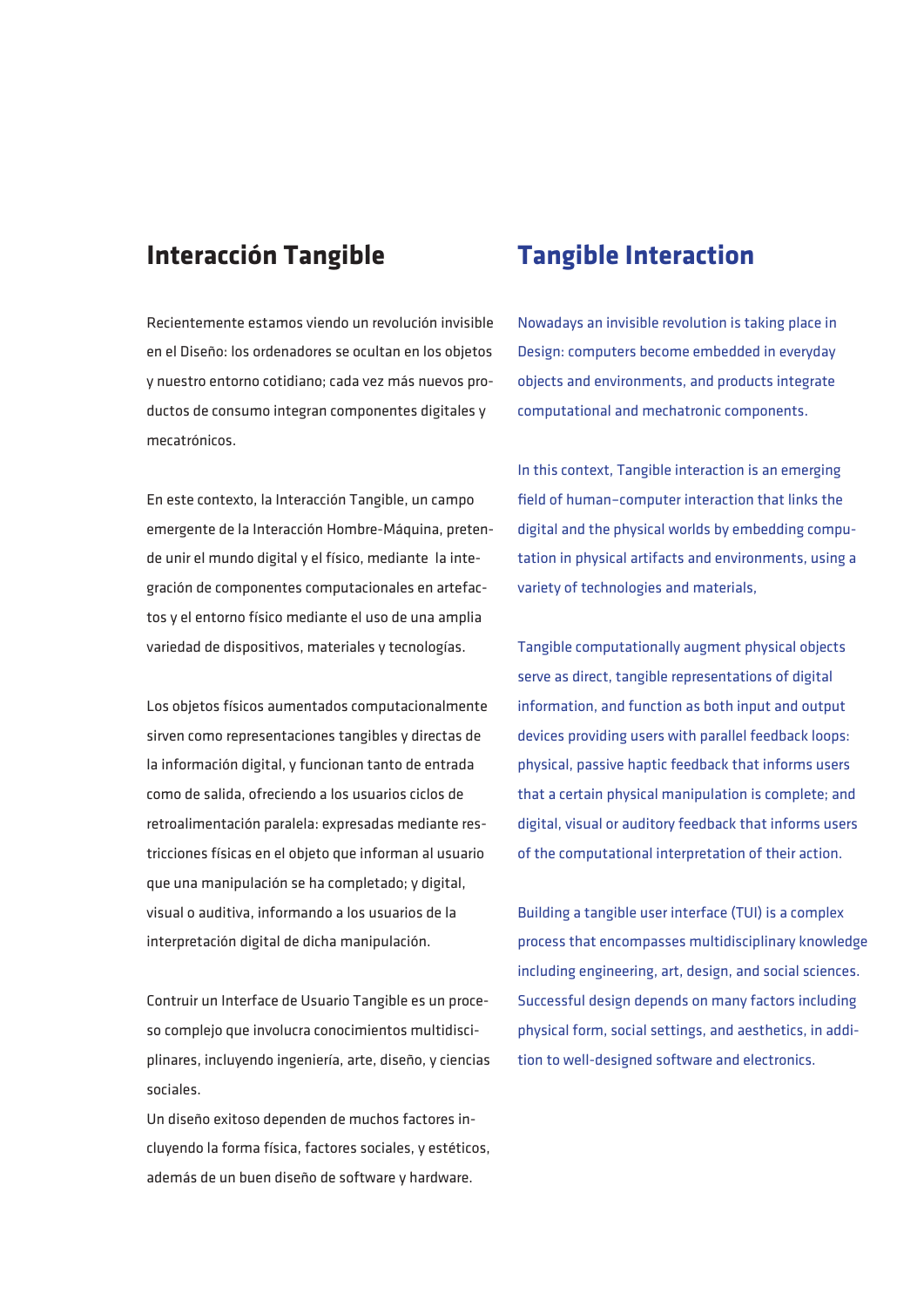

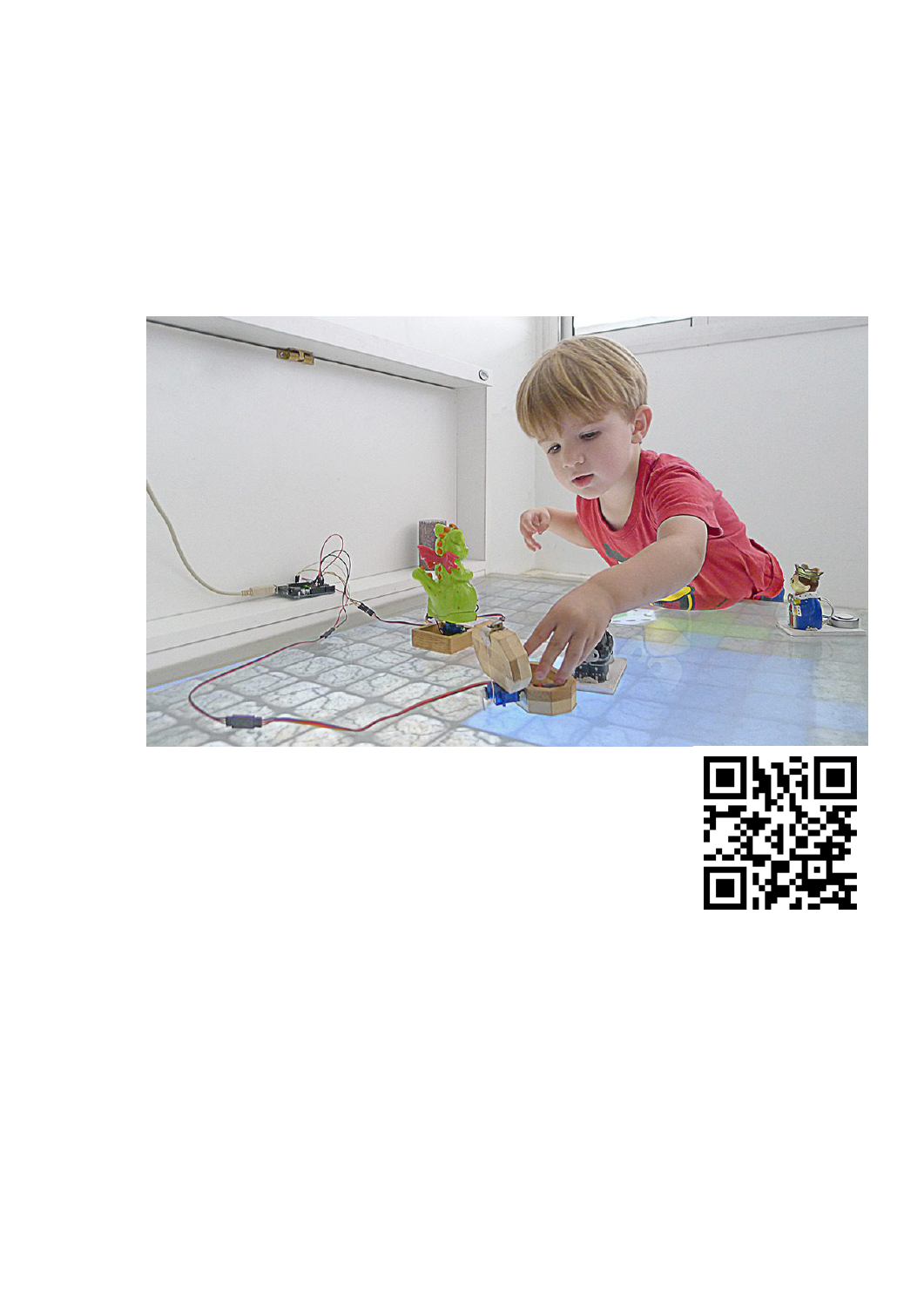# **Descripción del grupo de trabajo Workgroup description**

El grupo de trabajo está abierto a estudiantes y profesores de grados en Diseño de Interiores, Diseño Gráfico, y Diseño de Producto. Se basa en un amplio rango de disciplinas, ofreciendo a los estudiantes no solo de las habilidades tecnicas necesarias para construir Interfaces de Usuario Tangibles, sino tambien con modelos conceptuales y metodologías que soporten la síntesis de nuevas ideas. Los siguientes cuatro objetivos han guiado el diseño de este grupo de trabajo: facilitar el aprendizaje práctico, reforzar las "grandes ideas" de la Interación Hombre Máquina, incitar a la innovación, y promover la colaboración interdisciplinar. Varias ideas son fundamentales en este contexto, incluyendo el diseño iterativo centrado en el usuario, los estilos de interacción, y principios de diseño como simplicidad, consistencia, visibilidad, percepción, y retroalimentación.Reforzando estas ideas mediante ejercicios de diseño, criticas y trabajo por proyecto, el grupo de trabajo proveerá al estudiante con un marco conceptual para la comprensión y evaluación de Interfaces Tangibles dentro del amplio contexto de la Interacción persona-ordenador.

Diseñar y construir Interfaces de Usuario Tangible requiere conocimientos multidisciplinares. Por ello, buscamos que se involucren estudiantes de distintas disciplinas. Además de un conjunto único de habilidades y creatividades, cada estudiante ofrece terminologías y metodologías especificas de su campo al grupo de trabajo.

Nuestra decisión de usar diversas tecnologías busca ofrecer al estudiante la oportunidad de explorar un amplio rango de posibilidades de diseño de Interacción Tangible

The workgroup is open to students and teachers involved in degrees on Interior Design, Graphic Design and Product Design.

it draws on a wide range of disciplines, providing students not only with technical skills required for building Tangible User Interfaces, but also with conceptual models and methodologies to support the synthesis of new ideas. The following four goals guide our design of the workgroup: to facilitate hands-on learning, to reinforce the "big ideas" of HCI, to encourage innovation, and to promote interdisciplinary collaboration. Several ideas are fundamental to the field of Human Computer Interaction, including iterative and user-centered design, interaction styles, and design principles such as simplicity, consistency, visibility, affordance, and feedback. By reinforcing these ideas through design exercises, critiques, and project work, the workgroup provides students with a conceptual framework for understanding and evaluating Tangible User Interfaces s within the broader context of Human Computer Interaction.

Designing and building TUIs requires cross-disciplinary knowledge. Thus, we encourage the enrollment of students from diverse backgrounds. In addition to a unique set of skills and individual creativity, every student brings field-specific terminologies and work practices to his or her team.

Our decision to use diverse technologies aims to allow students to explore a large subset of the tangible interaction design space.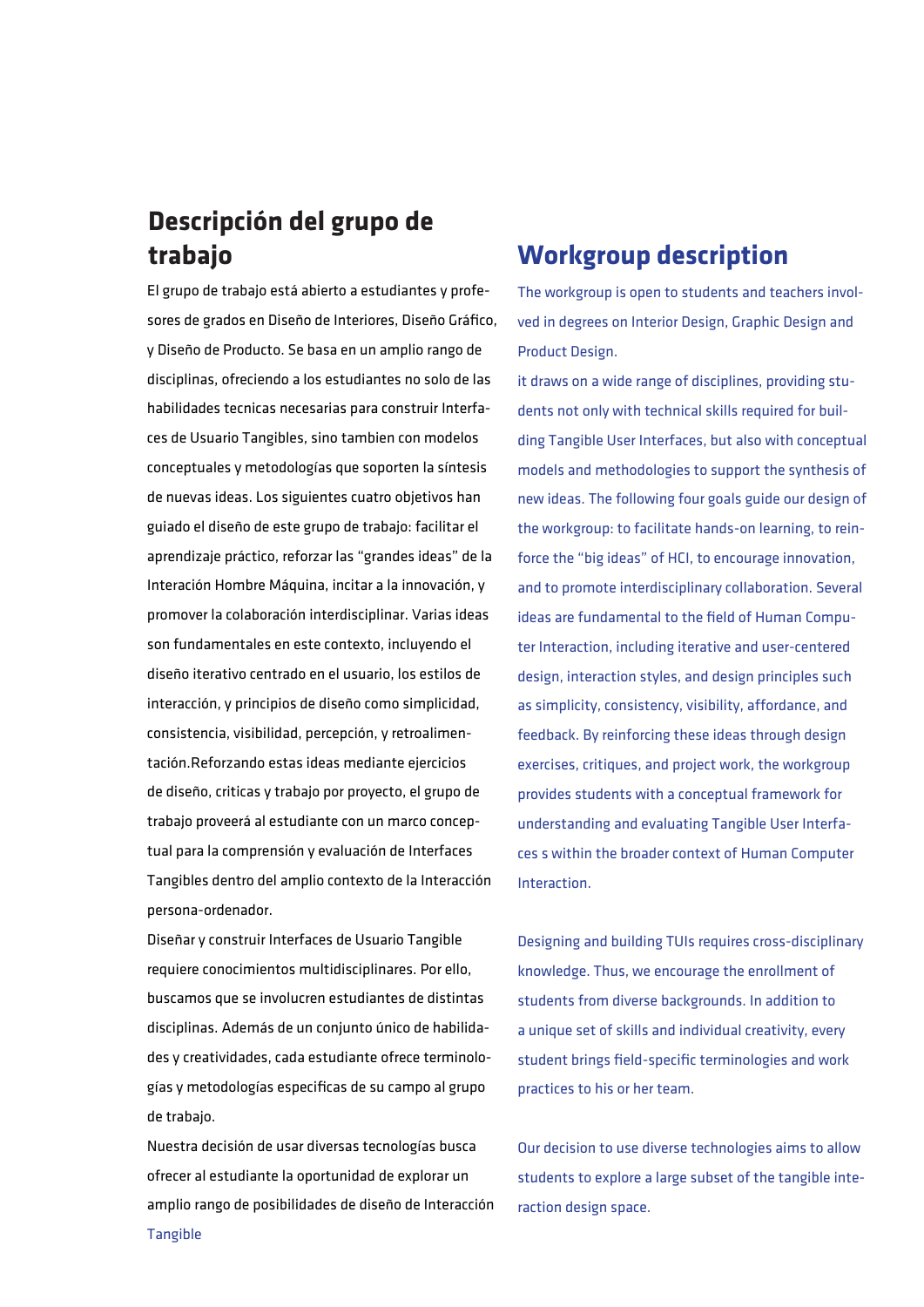## **Planificación Planification**

El grupo de trabajo enfatiza el diseño colaborativo y el aprendizaje en grupo como modo de transferencia de conocimiento entre estudiantes de distintas disciplinas. Dividimos la planificación temporal en dos fases:

Primera: adquisición de conocimientos y fundamentos conceptuales de la interacción Tangible. Se comenzará a trabajar con las herramientas y técnicas necesarias para diseñar y construir Interfaces de Usuario Tangibles. Introduciremos un punto de vista interdisciplinar de la Interacción Tangible que incluye perspectivas de las artes y el diseño, pero orientadas desde un puntos de vista "centrado en los datos"; este punto de vista está relacionado con la representación física y la manipulación de información digital. **Esta fase tendrá lugar en dos sesiones de trabajo en el Edificio Etopía de Zaragoza el 4 y 11 de noviembre de 2017 (sabados por la mañana de 11 a 13).**

Segunda: El grupo de trababajo creará un concepto de Interface de Usuario Tangible. Se deja libre la temática (juego, intervención artística...). Partiendo del este concepto se construirá un prototipo de Interface Tangible funcional. La creación de prototipos refuerza el concepto de diseño iterativo, ayudando al estudiante a investigar abiertamente cuestiones de diseño relacionadas con la función del sistema. **Esta fase se realizará durante una tarde a la semana en el Edificio Etopía de Zaragoza, con una duracíon prevista hasta las Jornadas 2018 de la ESDA.**

The workgroup emphasizes collaborative design and peer teaching as means to transfer knowledge between students from diverse backgrounds. We divide the termporal planning into two phases:

First: acquiring background knowledge and conceptual foundations of tangible interaction. They also begin to work with the tools and technologies necessary for designing and building Tangible user Interfaces. We introduce an interdisciplinary view of tangible interaction that includes perspectives fromthe arts and design disciplines, but our course focuses on the datacentered view; This view is mainly concerned with physical representation and manipulation of digital data. **This stage will take place during two work sessions at the Etopia Center of Art and Technology of Zaragoza, the 4th and 11th of november 2017, 11AM to 13AM (saturday morning).**

Second: The workgroup will ideate a new concept for a Tangible User Interface. The application area is let free (game, artistic intervention...). starting from this concept, a funtion prototype will be implemented. Building prototypes reinforce the concept of iterative design, while helping students to investigate open design questions regarding the function of a system. **This stage will take place during one afternoon a week at the Etopia Center of Art and Technology, and lasting until ESDA Jornadas 2018**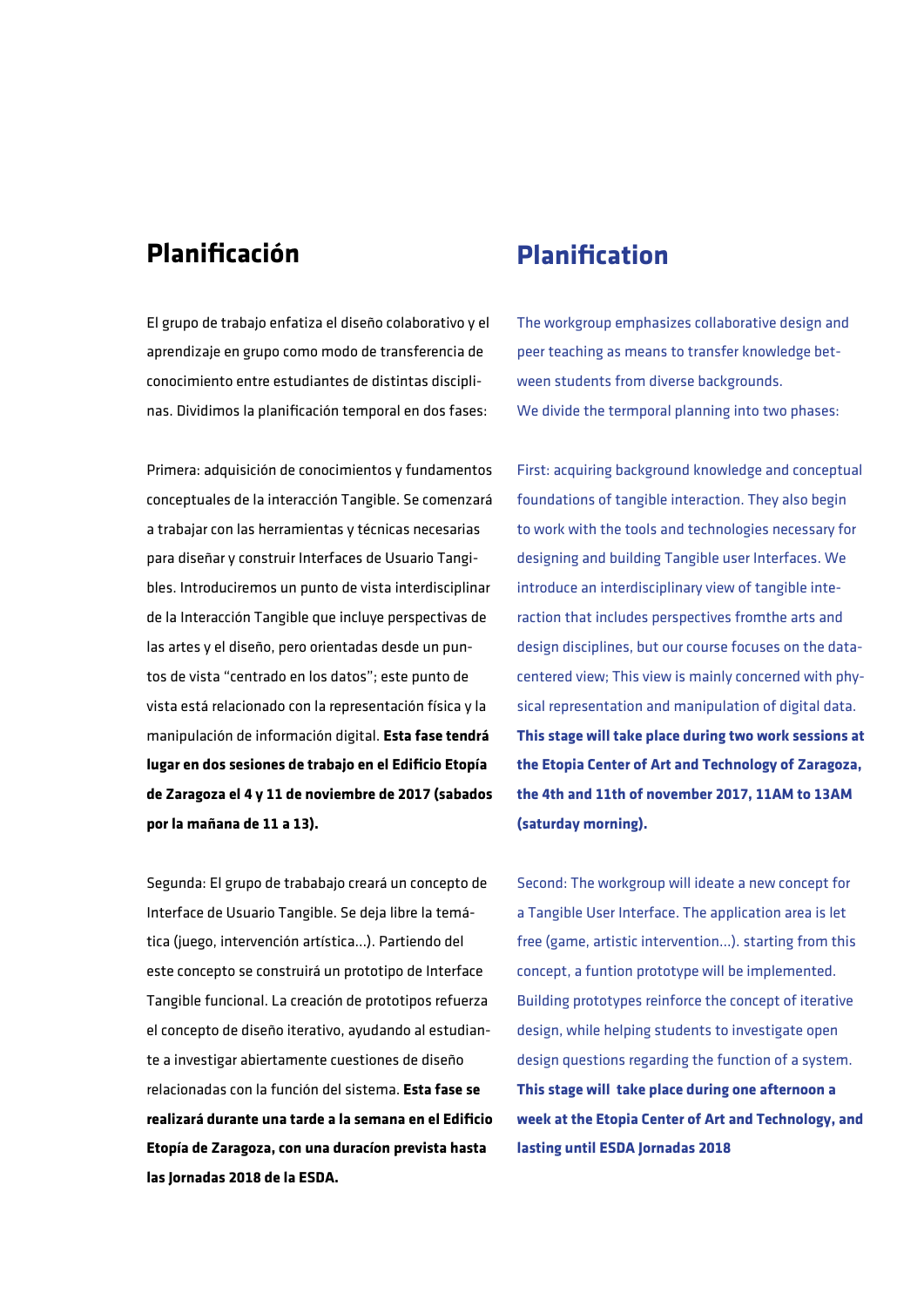

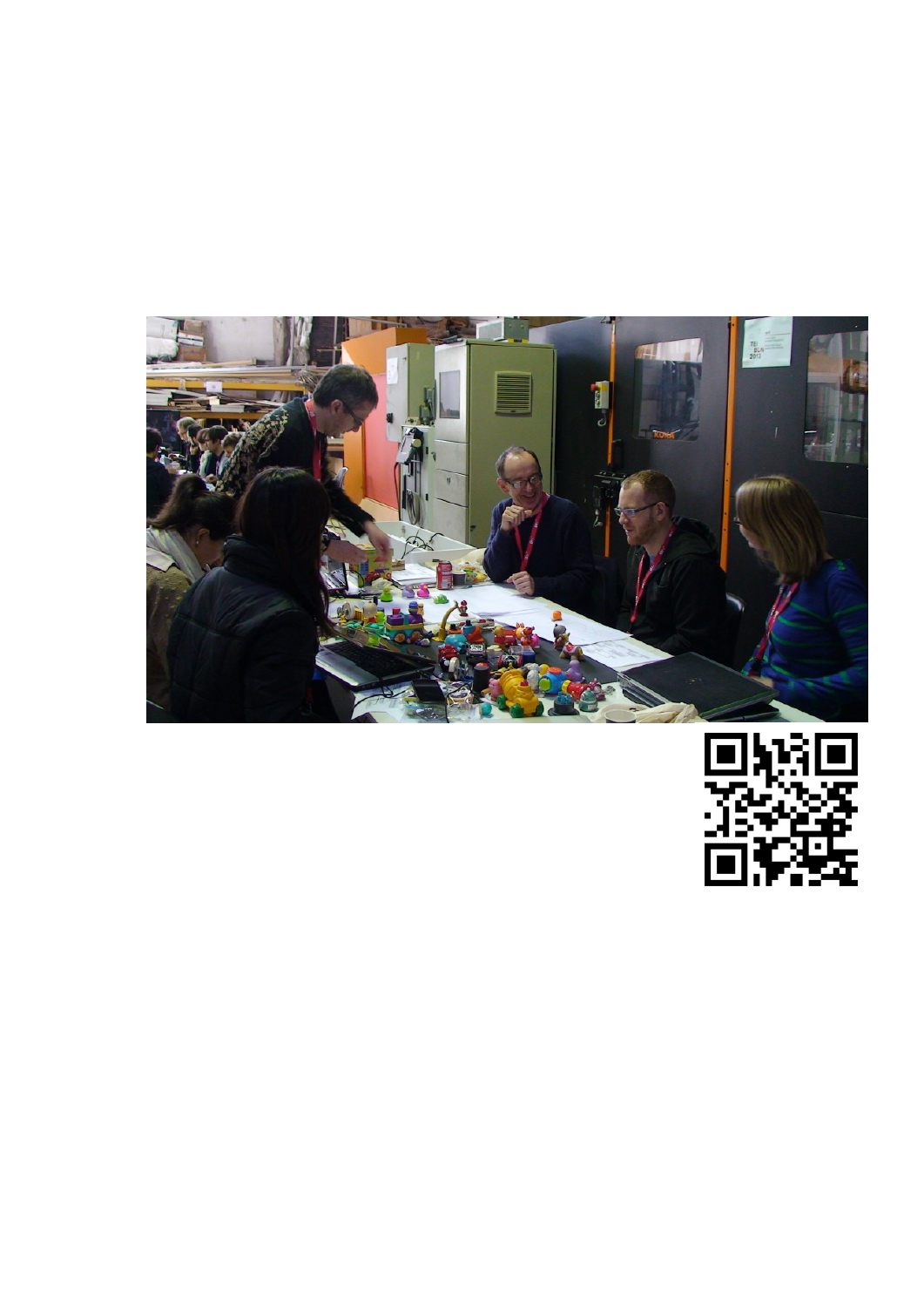### **El espacio de trabajo**

El lugar en el que se realizarán las actividades será el Edificio Etopía, Centro de Arte y Tecnología gestionado por el ayuntamiento de Zaragoza.

Mediante un convenio de colaboración entre Etopía y la Universidad de Zaragoza, y gracias a la financiación de fondos europeos del Proyecto Cesar, se ha dotado al edificio Etopía de equipamiento para la instalación de varios laboratorios de ciencia ciudadana gestionados por grupos de investigación de la Universidad de Zaragoza.

El grupo de Investigación de la Universidad de Zaragoza GIGA Affectiva Lab, gestiona el espacio JUGUEMOS, un laboratorio de investigación de Interfaces de Usuario Tangible para niños. Dicho espacio esta dotado con diversas tecnologías que permiten el prototipado de una amplia variedad de tecnologías para la creación de Interfaces de Usuario Tangible: Tabletops tangibles, proyectores, sensores Kinect, sensores de localización en tiempo real, cámaras, micros, tecnologías Arduino y ESP8266, etc...

El grupo de trabajo se enmarca por tanto dentro del convenio de colaboración establecido entre la ESDA y Etopía, y dentro de las actividades de los Laboratorios Cesar.

### **Work space**

The activity will take place at the Etopia Center of Art and technology of Zaragoza.

Framed in a cooperation agreement between the University of Zaragoza and Etopia, and financed with European funds from Cesar Project, the Etopia Center has been equiped with different laboratories for Urban Science, managed by different research groups from the University of Zaragoza.

The GIGA affective Lab research group is in charge of the JUGUEMOS space: a laboratory for the research of Tangible User Interfaces for children. This space has diverse technologyes that enables the prototiping of a wide range of Tangible User Interfaces.: Tangible tabletops, projectors, kinect sensors, real time localization sensors, cameras, microphones, arduino platforms and ESP8266, etc...

The workgroup is threfore framed within a collaboration agreement between ESDA and Etopía, and is planned as an activity from the Cesar Labs.

.

.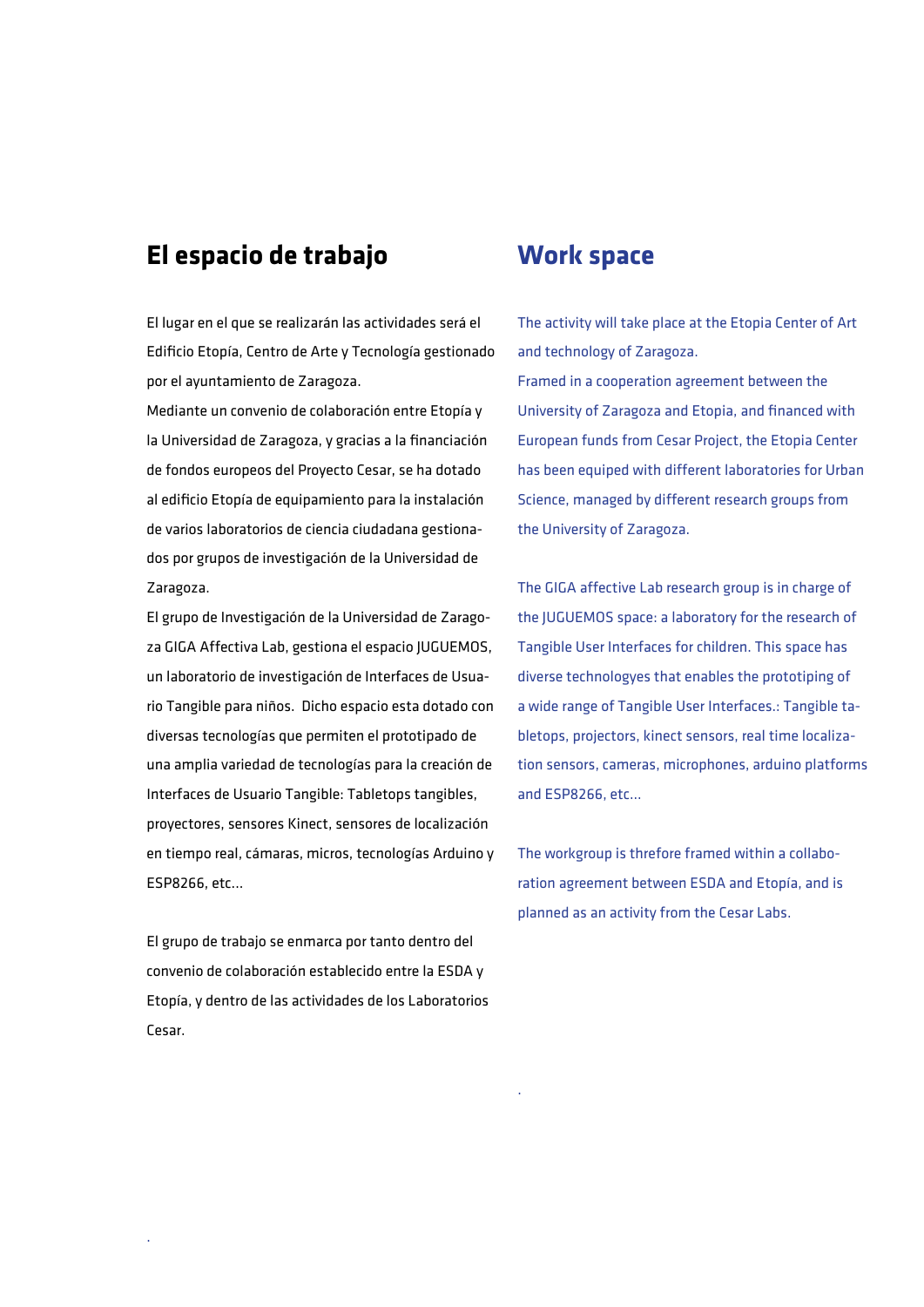